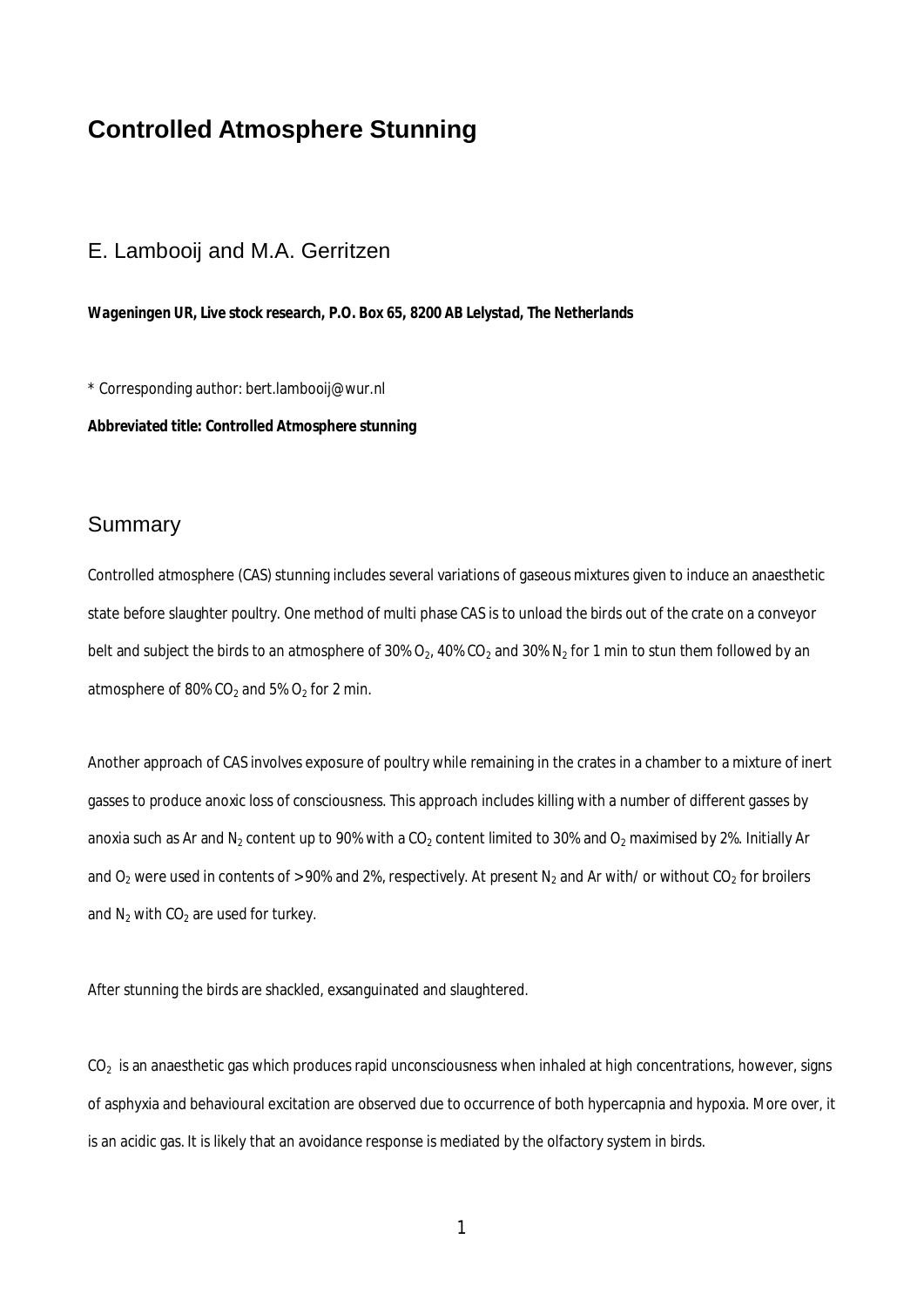Exposure of birds to 90% Ar in air or 60% Ar / 30% CO<sub>2</sub> in air results in an anoxic condition. Anoxia results in suppression of the rostral reticular formation and therefore loss of consciousness and in suppression of the caudal reticular formation and therefore onset of convulsions. Wing flapping is observed before the onset of loss of posture when exposed to Ar or Ar  $/$  CO<sub>2</sub> gas mixtures.

Keywords: **poultry, gas stunning, welfare, meat quality**

### **Introduction**

According to the EU Council Directive (1993) on the protection of animals at the time of slaughter it is stated that horses, ruminants, pigs, rabbits and poultry brought into abattoirs for slaughter shall be a) moved and if necessary lairaged, b) restrained and c) stunned before slaughter. Animals must be restrained in an appropriate manner, so as to spare them any avoidable pain, suffering, agitation, injury or contusions. Animals must not be suspended before stunning or killing. However, poultry and rabbits may be suspended for slaughter provided that appropriate measures are taken to ensure that they are in a sufficiently relaxed state for stunning. Permitted methods for stunning are 1) captive bolt pistol, 2) concussion, 3) electro-narcosis and 4) exposure to special gas mixtures. Special requirements are mentioned in the ANNEX C for stunning of slaughter animals. For gas stunning, there are only requirements for pigs. A special licence from the competent authority is necessary to use gas for stunning of poultry. In the proposal for the new Council Regulation gas stunning methods for poultry are listed in the ANNEX 1 with special requirements for CO<sub>2</sub> concentration, duration of exposure, stun-to-stick interval, quality of the gas and temperature od the gas. Stunning of animals is in the first place applied to induce a state of unconsciousness and insensibility of sufficient duration to ensure that the animal does not recover before death intervenes via exsanguination. Secondly stunning should produce sufficient immobility to facilitate the initiation of exsanguination. It is generally stated that unconsciousness should be induced as soon as possible without a detrimental effect on the welfare of the animal and the meat quality of the carcass (Blackmore & Delany, 1988). For the application of stunning methods it is necessary to confine or restrain the animal and to line up before the stunning itself.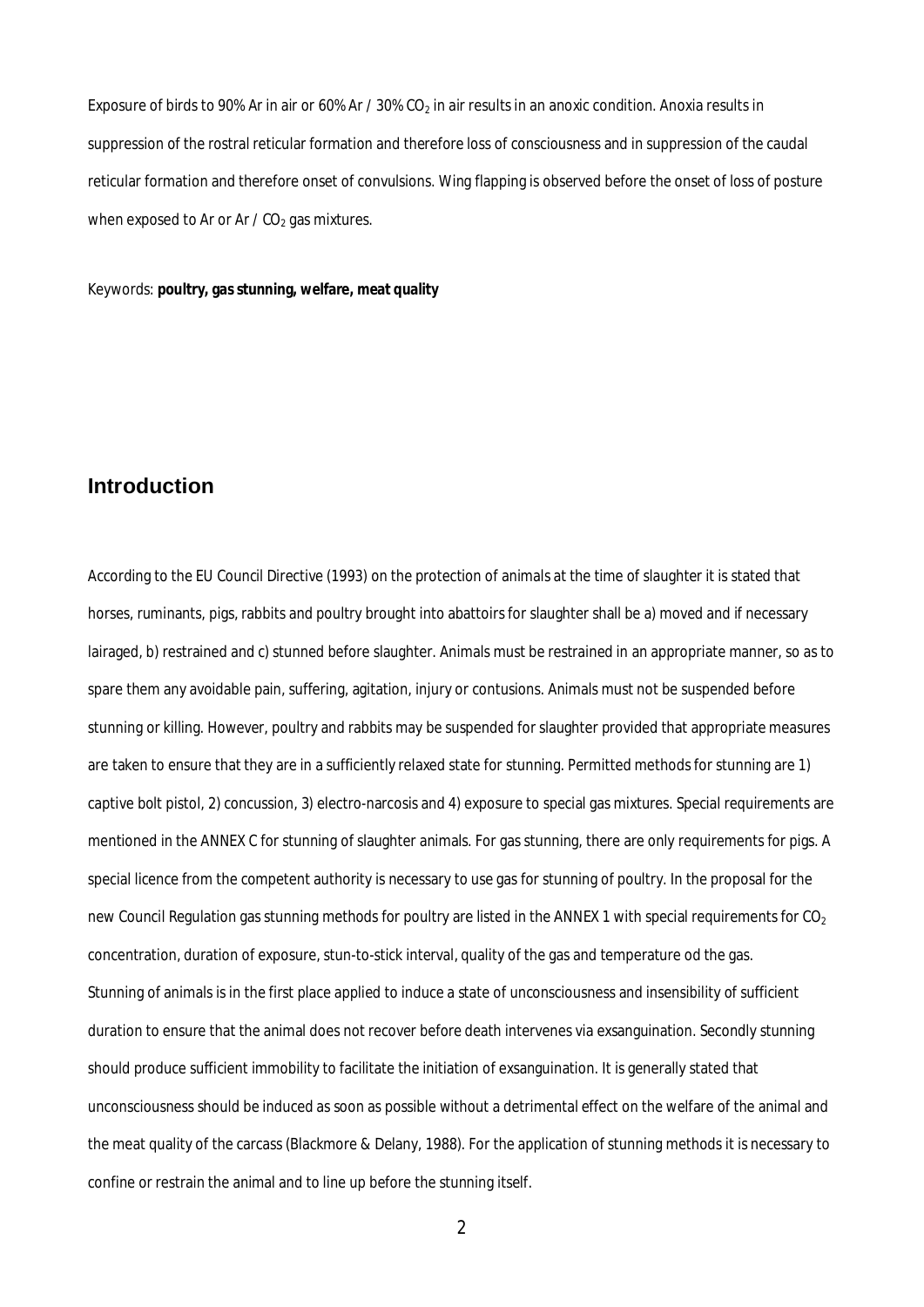Stunning by captive bolt was introduced at the end of the 19th century, electrical stunning at the end of the 1920's and CO<sub>2</sub>-gas stunning in the 1950's. The Controlled Atmosphere Stunning (CAS) is introduced in the late 90's of the former century and this method will be described here.

#### **Welfare**

Pain can be described as an aversive and sensitive experience representing an awareness of damage to the tissues (Molony and Kent, 1997). The purpose of anaesthesia is to remove this awareness. Inhalant anaesthetics can be very effective in this respect. They evaporate readily at room temperature and can therefore be administered via the airways. They cause a depression of the central nervous system, resulting in muscle relaxation and loss of consciousness.

Inhalation anaesthesia also has limitations. An overdose leads to paralysis of the respiratory muscles, which leads to death by suffocation. In addition, during induction there is an excitation phase, i.e. a period of increased activity and strong uncontrolled movements. Compared with injectable anaesthetics, this phase lasts for a long time. The weaker the anaesthetic effect, the longer the excitation phase.

A problem when administering gases is that of excitation, a stage of increased activity and strong uncontrolled muscle movements. The animals are not always unconscious at this stage, so this can result in distress (Dannemann, 1997; Lambooij et al, 1999). High concentrations of (CO<sub>2</sub>) produce a high level of excitation. A mixture with a low CO<sub>2</sub> + a high O<sub>2</sub> concentration (e.g. in broiler chickens) produces virtually no excitation (Coenen et al, 1995; Coenen et al, 2000; McKeegan et al, 2007). The duration and intensity of excitation depend on the gas mixture, the way in which it is administered, and the breed of animal. Exposure could be stressful to animals as it may impart a sense of breathlessness (Raj *et al*, 1992, Raj & Gregory, 1991) and stimulate a warning system.

A low dose of CO2 (approx. 20%) also has a narcotic effect in several animal species (Dannemann et al, 1997; Gerritzen et al, 2006). CO<sub>2</sub> is often used in combination with other gases, producing potentiation and/or reduced excitation, but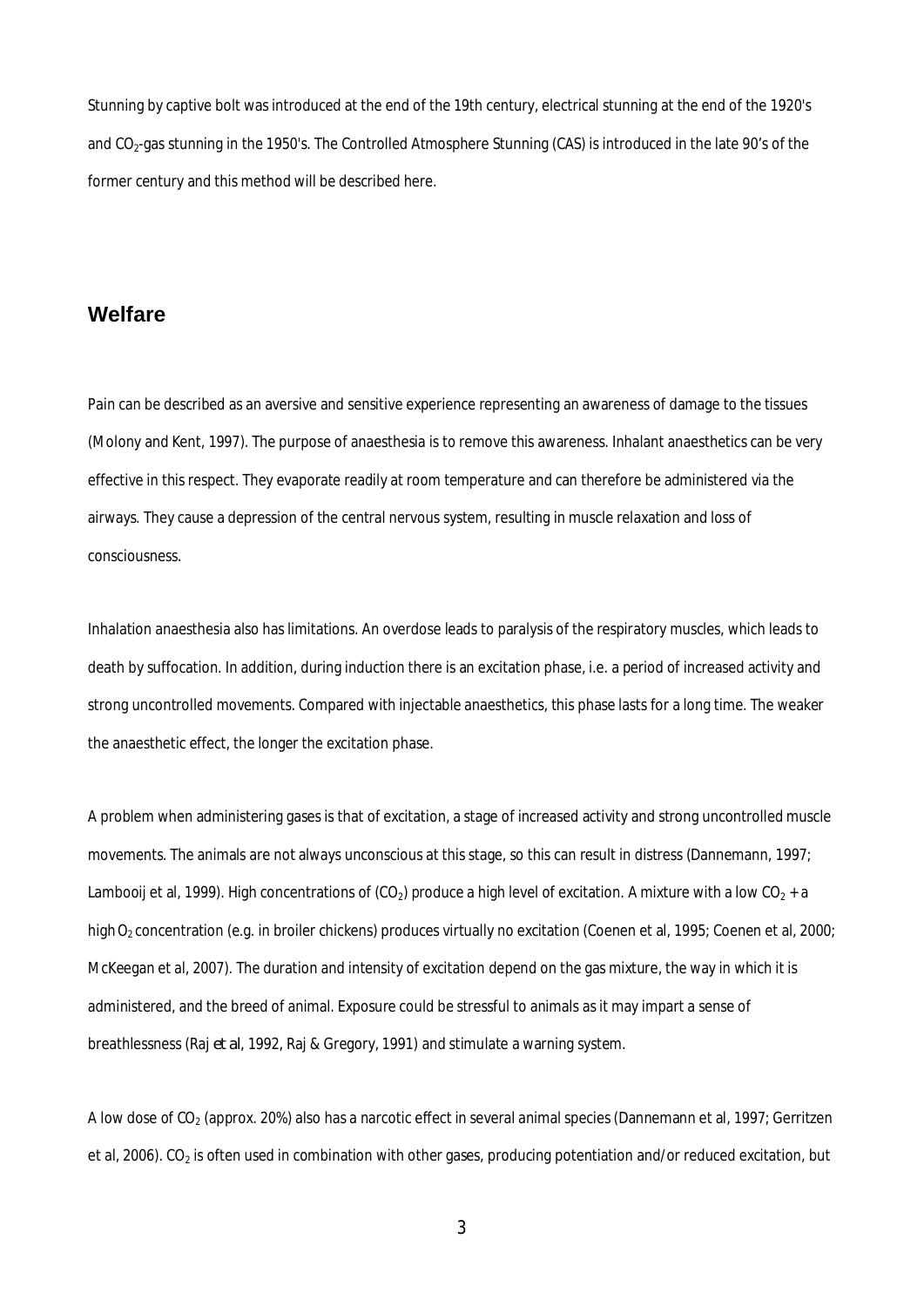the mechanism is not always clear. An example is reduced excitation if a combination of  $CO_2$  and  $O_2$  is used (Coenen et al, 1995; McKeegan et al, 2003, 2005).

An excessive rise in  $p_0$  in the blood eventually leads first to respiratory depression, then to respiratory stimulation, thereby creating a vicious circle that ends in death (Guyton and Hall, 1994). The normal pH value of this fluid is 7.4, and a state of unconsciousness is induced if this falls to 7.1 (Eisele et al, 1967). If blood pH in pigs falls to 6.6, death may result (Martoft, 2001). This value has also been measured in ducks and turkeys, and the animals died (Gerritzen et al, 2006). Changes in the pH of the blood affect enzyme reactions that relate to energy production, changes in membrane permeability and electrolyte balance. This appears to be the point at which regeneration is no longer possible.

#### **Gas mixtures**

An alternative stunning system to the generally applied electrical water bath stunner for broiler chickens is gas stunning. A lot of gas mixtures can be used to stun or kill animals, however, for slaughter animals the use is restricted. At present the gas mixtures 90% Ar (argon) in air, 30% CO<sub>2</sub> and 60% Ar in air and 40% CO<sub>2</sub> and 30% O<sub>2</sub> (oxygen) and 30% N2 (nitrogen) are used for poultry in a few plants under commercial conditions (Hoen & Lankhaar, 1999). The used gasses can be divided in gasses, such as  $N_2$  or Ar, that displace  $O_2$  from the air to be breathed and gasses, such as CO<sub>2</sub> (in concentrations higher than 12%), that affect directly the central nervous system (Boogaard *et al*, 1985). A problem with O<sub>2</sub> - replacers is its lower efficacy in younger animals (Wooley & Gentle, 1988). However, Ar can be easily administered in gas stunning, because it is heavier than air (as is CO<sub>2</sub>), tasteless and odourless. Another option is a low concentration of  $CO<sub>2</sub>$  in Ar. Research has shown that both last mentioned gas mixtures caused a rapid loss of brain function in chickens (Raj and Gregory, 1991; Raj *et al*), turkeys (Raj & Gregory, 1994).

It is concluded that during the immersion in gas mixtures broilers show gasps, head shakes and wing flapping which start before loss of posture, which may cause some distress. However, it can be argued that gas stunning compared to water bath stunning is preferred in practical applications, because the live broilers do not need to be uncrated and / or shackled Lambooij *et al*, 1999).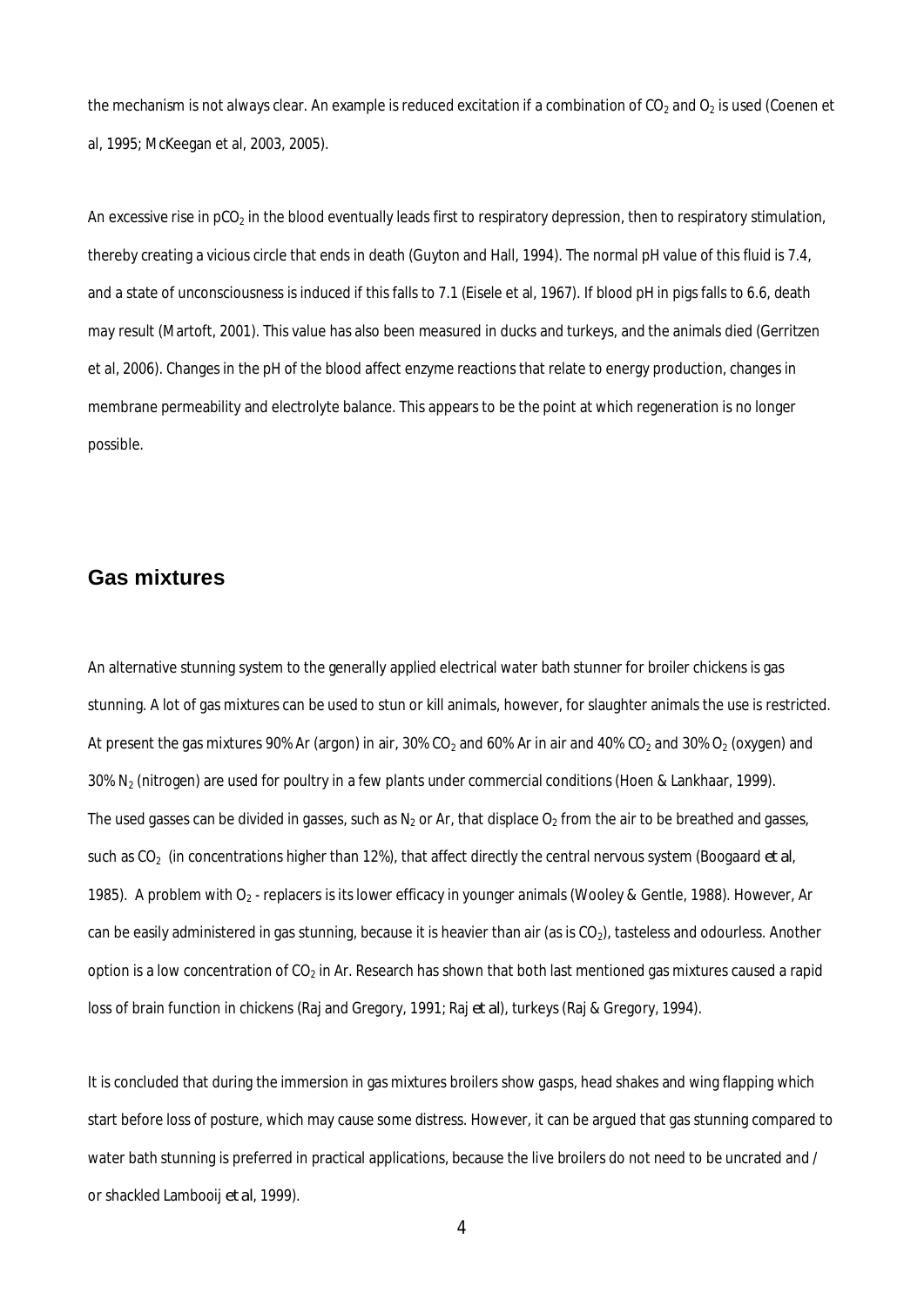## **Meat quality**

Differences in the rate of post-mortem glycolysis, induced by other stunning procedures, like gaseous stunning, have been reported to result in differences in meat quality traits, like colour and texture (Raj, 1994). When compared with the high frequency electrical stunning, Ar killing of broilers resulted in less bleed-out and this might contribute to the prevalence of carcass downgrading.

Gas mixtures and electrical stunning methods showed different effects on meat quality (Uijttenboogaart, 1997). Blood clotting incidence was lower in  $CO<sub>2</sub>$  gas stunning systems compared to electrical stunning. The liver from gas stunned birds was darker, more red and less yellow compared to electrical stunned birds. Breast meat of  $CO<sub>2</sub>$  stunned birds is lighter than from electrical and Ar stunned birds. Haem content in liver and breast meat is also affected by the way of stunning. Breast meat of gas stunned birds have significant higher levels compared to electrical stunned birds. Furthermore levels in the liver tend to be lower in the gas stunned birds. For practical use of gas stunning systems attention should be paid to the duration and intensity of the picking operation, due to .the number of feathers left on the carcass. Ar stunning affected the pH with a sharp decrease compared to the two other systems of stunning (electrical and CO2). Probably due to the convulsions that occur during the stun/kill operation in Ar the pH of the meat is already lower than with the stunning operations at which no or less convulsions occur. After 24 hours of chilling no differences are shown between the stunning methods used. A very significant effect of ageing/boning on shear, water binding and sensory parameters have been found. Differences in the rate of post-mortem glycolysis, induced by other stunning procedures, like gaseous stunning, have been reported to result in differences in meat quality traits, like colour and texture (Raj, 1994). When compared with the high frequency electrical stunning, Ar killing of broilers resulted in less bleed-out and this might contribute to the prevalence of carcass downgrading.

## **Quality defect**

Haemorrhaging results in a decrease in quantity (trimming) and quality of poultry products, and hence causes economical losses to the poultry industry. Therefore haemorrhaging, in particular of the valuable breast meat, is

5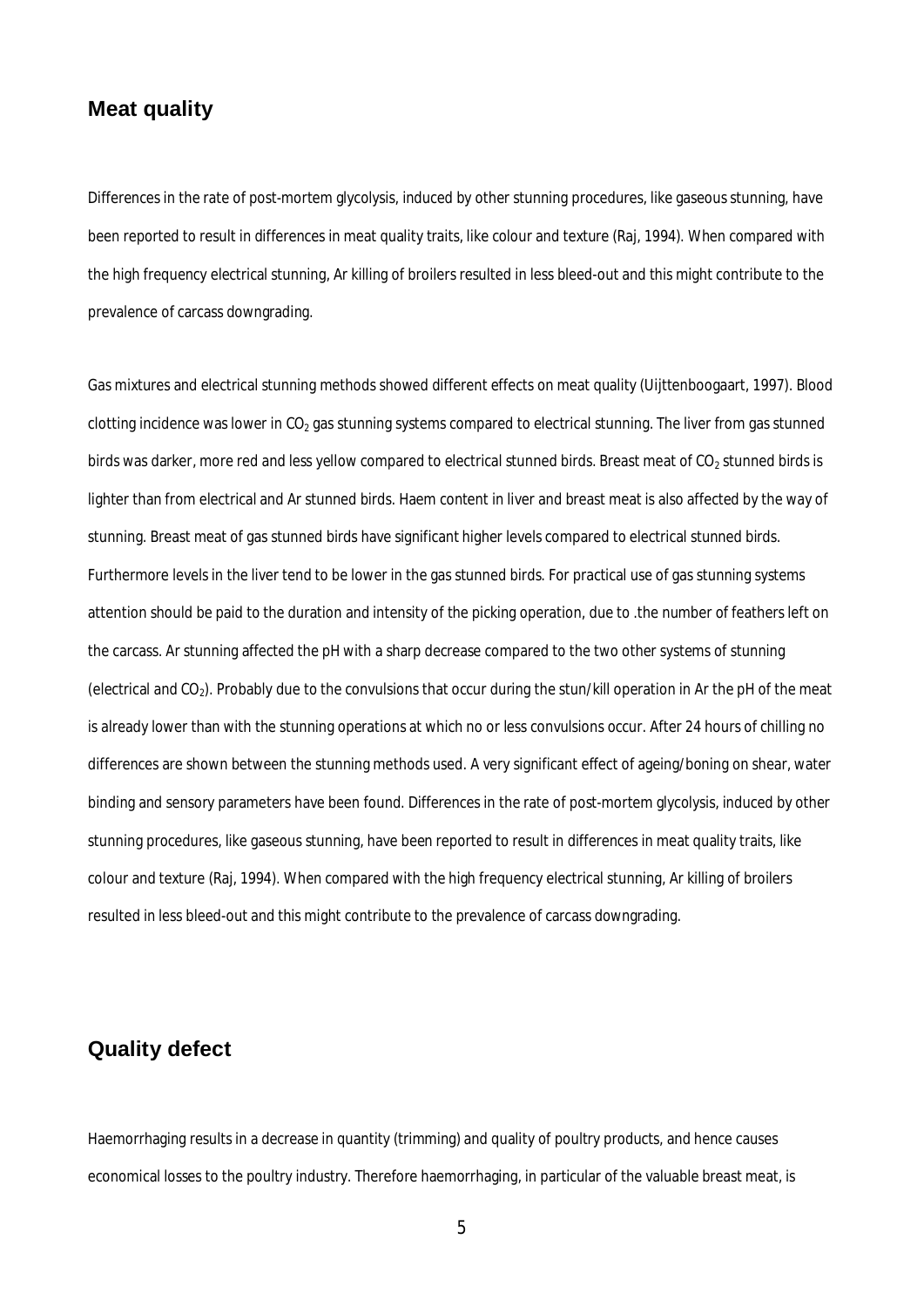considered a major quality defect. Haemorrhages can be induced by stunning, however, the underlying mechanism is considered to be multifactorial (Kranen *et al*., 1996).

The morphology of haemorrhages investigated was dependent on the tissue in which they occurred. In the pectoral muscles extravasating blood was found to follow the direction of the muscle fibres. In fat tissue, the majority of the haemorrhages had a petechial appearance. More diffuse haemorrhages were found in loose connective tissue. (Kranen et al, 2000). The histological study of haemorrhages in different types of muscles showed that the morphological appearance of the blood extravasation is determined by the structure of the tissue as well as by the amount of blood leaving the circulation. Some haemorrhages were associated with hyper contracted and disrupted muscle fibres, indicating that they were caused by severe muscular strain. Many haemorrhages were found near venules or veins packed with erythrocyte, surrounded by intact adipocyte and connective tissue. Rupture was observed only in venous structures, like post-capillary venules and small veins, not in arterial vessels. It strongly indicates that a local rise in venous blood pressure can cause rupture of venules and small veins (Kranen et al, 2000). A higher incidence of wing damage after gas stunning, compared to electrical stunning, has been observed in a study of Raj *et al*. (1992). Wing damage in that study was due to the severe convulsions caused by gaseous stunning. Gas killing of broilers would substantially reduce the incidence of broken bones and haemorrhaging in breast muscles in association with or without the broken bones (Raj, 1997; Uijttenboogaart, 1997).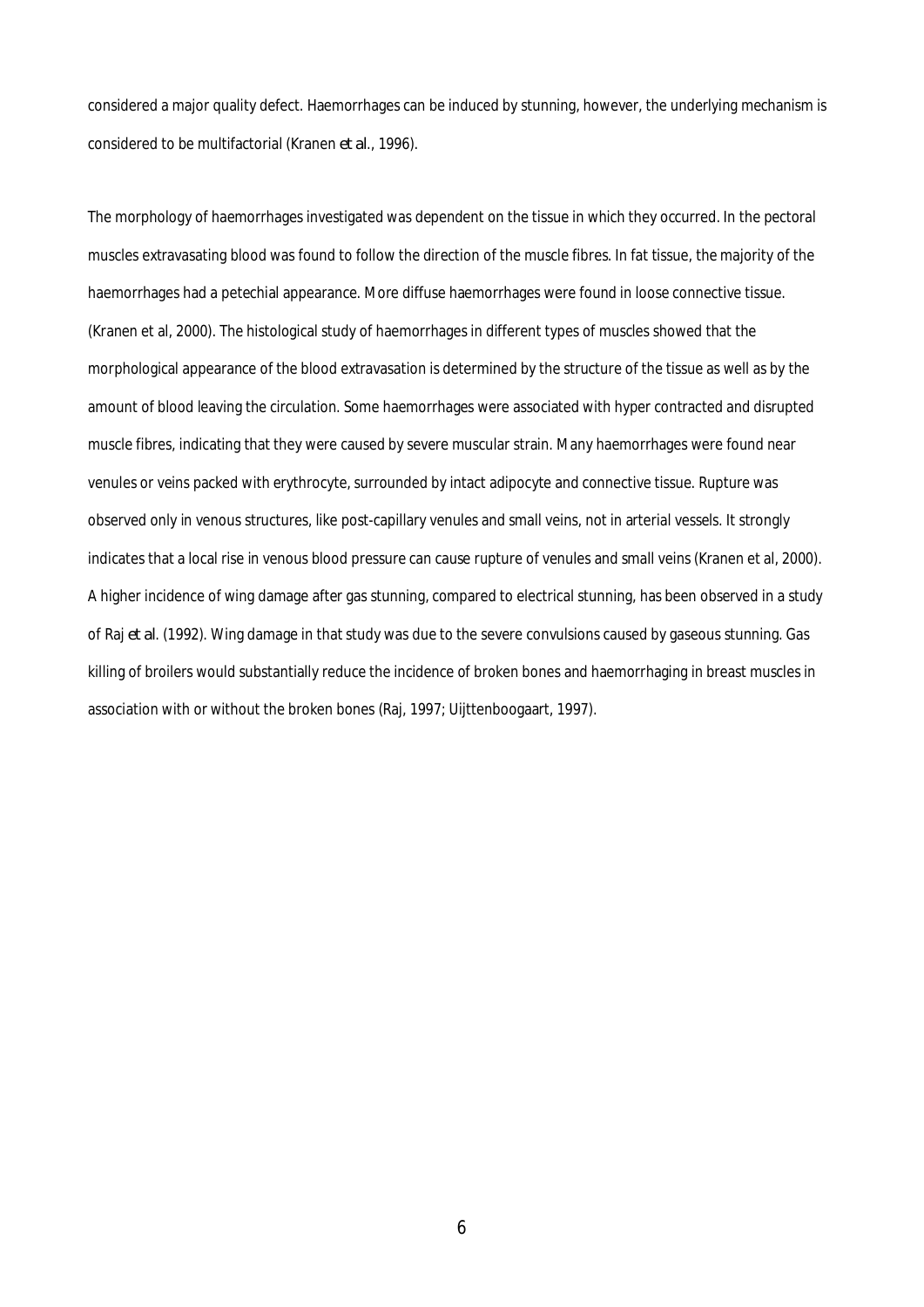## **References**

*BLACKMORE, D.K. and DELANY, M.W. (1988) Slaughter of stock. Publ. No. 118 Veterinary Contribution Education, Massey University, Palmerston North, NewZealand.*

*BOOGAARD, A.E.J.M. van den, DAM, E. van, WEEKERS, F.H. (1985) Het gebruik van een koolzuur apparaat voor ratten. Biotechniek 32, 34-38.*

*COENEN, A. M. L., DRINKENBURG, W. H. I. M., HOENDERKEN, R. and van LUIJTELAAR, E. L. M. (1995) Carbon dioxide euthanasia in rats: oxygen supplementation minimizes signs of agitation and asphyxia. Laboratory Animals 29: 262- 268*

*COENEN, A.M.L., SMIT, A., ZHONGUA, Li and van LUIJTELAAR, E.L.M.. (2000) Gas mixtures for anaesthesia and euthanasia in broilers. World's Poultry Science Journal. 56: 226-334*

*DANNEMAN, P.J., STEIN, S. and O. WALSHAW, S. (1997) Humane and Practical Implications of Using Carbon Dioxide Mixed with Oxygen for Anesthesia or Euthanasia of Rats. Laboratory Animal Sciences 47: 376-385.*

*EISELE, J. H., E. I. and EGER, N.. (1967). "Narcotic properties of carbon dioxide in the dog." Anesthesiology 28(5): 856-65.*

*EUROPEAN COMMUNITY (1993) Directive 93/119/EC on the protection of animals at the time of slaughter or killing. European Community Official Journal 340: 21–34.*

*GERRITZEN, M.A., LAMBOOIJ, E., REIMERT, H.G.M., SPRUIJT, B.M., STEGEMAN, A. (2006) Susceptibility of Ducks and Turkeys to Severe Hypercapnic Hypoxia. Poultry Science85:1055-1061*

*GUYTON, A.C., and HALL, J.E. (eds.) (1994). Textbook of medical physiology tenth edition ch.5 and 7. W.B. Saunders company*

*HOEN, Th. and J. LANKHAAR (1999). Controlled Atmosphere Stunning of Poultry. Poultry Science 78:287-289.*

*KRANEN, R. W., C. H. VEERKAMP, C.H., LAMBOOY, E, van KUPPEVELT, T.H. and VEERKAMP, J.H. (1996) Hemorrhages in muscles of broiler chickens: The relationships among blood variables at various rearing temperature regimens. Poultry Science 75:570-576.*

*KRANEN, R.W., LAMBOOY, E., VEERKAMP, C.H., van KUPPEVELT, T.H. and VEERKAMP, J.H. (2000) Histological characterization of hemorrhages in muscles of broiler chickens. Poultry Science. 79, 110-116, 2000.*

*LAMBOOIJ, E., GERRITZEN, M.A., ENGEL, B., HILLEBRAND, S.J.W. and PIETERSE, C. (1999) Behavioral responses during exposure of broilers to different gas mixtures. Applied Animal Behavaviour Science 62, 255-265*

*MARTOFT, L. (2001). Neurophysiological effects of high concentration CO2 inhalation in swine. Department of Anatomy and Physiology. Frederiksberg, Denmark, Royal Veterinary and Agricultural University.*

*McKEEGAN, D.E.F., DEMMERS, T.G.M., WATHERS, C.M. and JONES, R.B. (2003) Chemosensitivity responses to gaseous pollutants and carbon dioxide: implications for poultry welfare. Poultry Science, 82 (supplement 1), 16.*

*McKEEGAN, D.E.F. and SMITH, F.S. (2005). Behavioural correlation of olfactory and trigeminal gaseous stimulation in chickens, Gallus domesticus. Physiology and Behaviour 84, 761–768.*

*McKEEGAN, DE.F., McINTYRE, DEMMERS, T.G.M., LOWE, J.C., WATHES, C.M., van den BROEK, P.L.C., COENEN, A.M.L. and GENTLE, M.J. (2007) Physiological and behavioural responses of broilers to controlled atmosphere stunning: implications for welfare. Animal Welfare 16, 409 – 423.*

*MOLONY, V. and KENT, J.E. (1997) Assessment of acute pain in farm animals using behavioral and hysiological measurements. Journal of Animal Science 75, 266–272.*